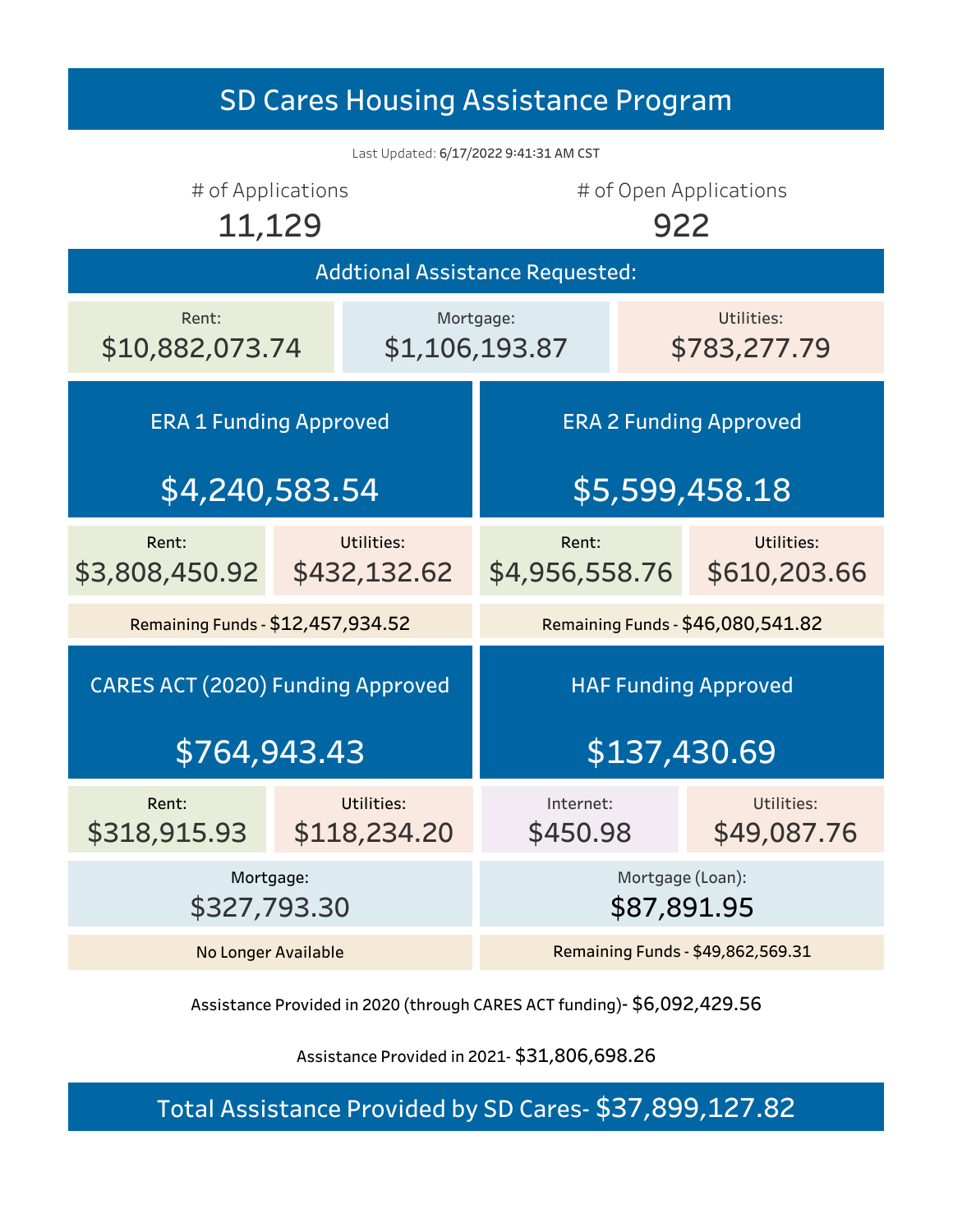





Only Shows applications that are available to recieve Round 2 Funding.



## Round 3 Funding Status

Only Shows applications that are available to recieve Round 3 Funding.





Only Shows applications that are available to recieve Round 4 Funding.



## AMI Level for Approved Applications